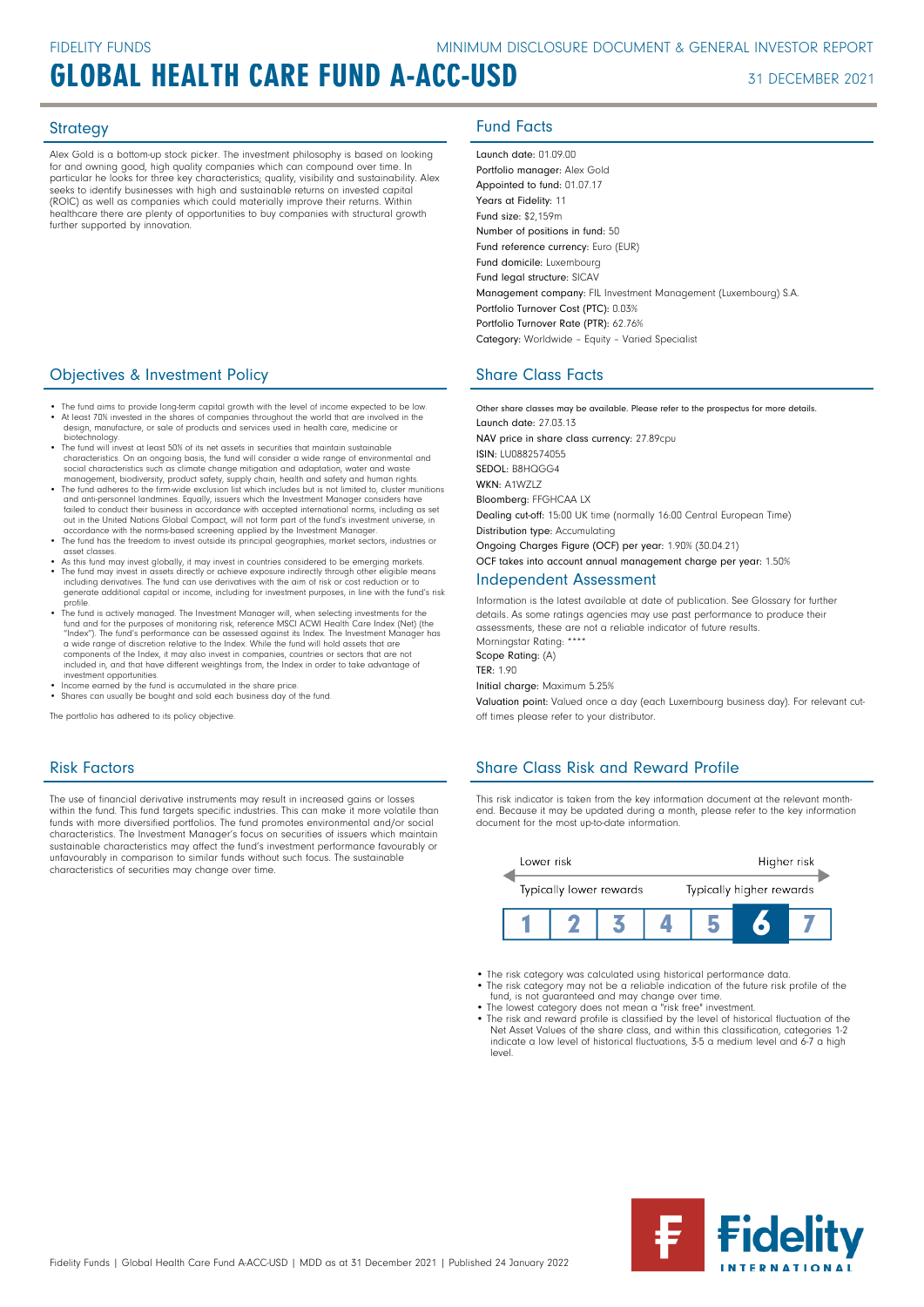Past performance is not a reliable indicator of future results. The fund's returns can be affected by fluctuations in currency exchange rates.

#### Performance Comparator(s)

| Peer Group Universe        | Morningstar EAA Fund Sector Equity Healthcare |
|----------------------------|-----------------------------------------------|
| Market index from 31.08.99 | MSCI ACWI Health Care Index (Net)             |

Market index is for comparative purposes only unless specifically referenced in the Objectives & Investment Policy on page 1. The same index is used in the positioning tables on this factsheet. Where the effective date for the current market index is after the share class launch date, full history is available from Fidelity.

Cumulative performance in USD (rebased to 100)



Performance is shown for the last five years (or since launch for funds launched within that period).

#### Performance for calendar years in USD (%)



Performance for 12 month periods in USD (%)



### Annual return in USD (%)

| Highest annual return | 31.27 (31.03.2021)   |
|-----------------------|----------------------|
| Lowest annual return  | $-12.75(31.12.2016)$ |

### Performance to 31.12.21 in USD (%)

|                         |                          |        |            |      |      |       | Since     |
|-------------------------|--------------------------|--------|------------|------|------|-------|-----------|
|                         | 1m                       | 3m     | <b>YTD</b> | 1vr  | 3yr  | 5yr   | 27.03.13* |
| Fund cumulative growth  |                          | 6.8    | 22.5       | 22.5 | 68.5 | 108.9 | 178.9     |
| Index cumulative growth | 6.8                      | 6.7    | 17.5       | 17.5 | 65.6 | 102.3 | 184.8     |
| Fund annualised growth  | $\overline{\phantom{a}}$ | $\sim$ | $\sim$     | 22.5 | 19.0 | 15.9  | 12.4      |
| Index annualised growth | ٠                        | $\sim$ | $\sim$     | 17.5 | 18.3 | 15.   | 12.7      |

Source of fund performance and volatility and risk measures is Fidelity. Performance is excluding initial charge.

Basis: nav-nav with income reinvested, in USD, net of fees.

Market indices are sourced from RIMES and other data is sourced from third-party providers such as Morningstar.

\*Performance commencement date.

Performance is calculated for the portfolio. The individual investor performance may differ as a result of initial fees, the actual investment date, the date of reinvestment and dividend withholding tax.

#### Definition of terms:

Annualised performance: Annualised performance show longer term performance rescaled to a 1 year period. Annualised performance is the average return per year over the period. Actual annual figures are available to the investor on request.

Equity: the percentage of the fund that is currently invested in the equity market.

Highest & Lowest return: The highest and lowest returns for any 1 year over the period since inception have been shown.

NAV: The net asset value represents the assets of a Fund less its liabilities.

Other: the value of any non-equity investments (excluding cash funds) expressed as a percentage of fund TNA.

Uninvested cash: this is 100% minus the fund's Equity exposure and minus Other. This leaves any residual cash exposure that is not invested in shares or via derivatives. % TNA: Data is presented as a percentage of TNA, which stands for Total Net Assets (the value of all the fund's assets after the deduction of any liabilities).

Fidelity Funds | Global Health Care Fund A-ACC-USD | MDD as at 31 December 2021 | Published 24 January 2022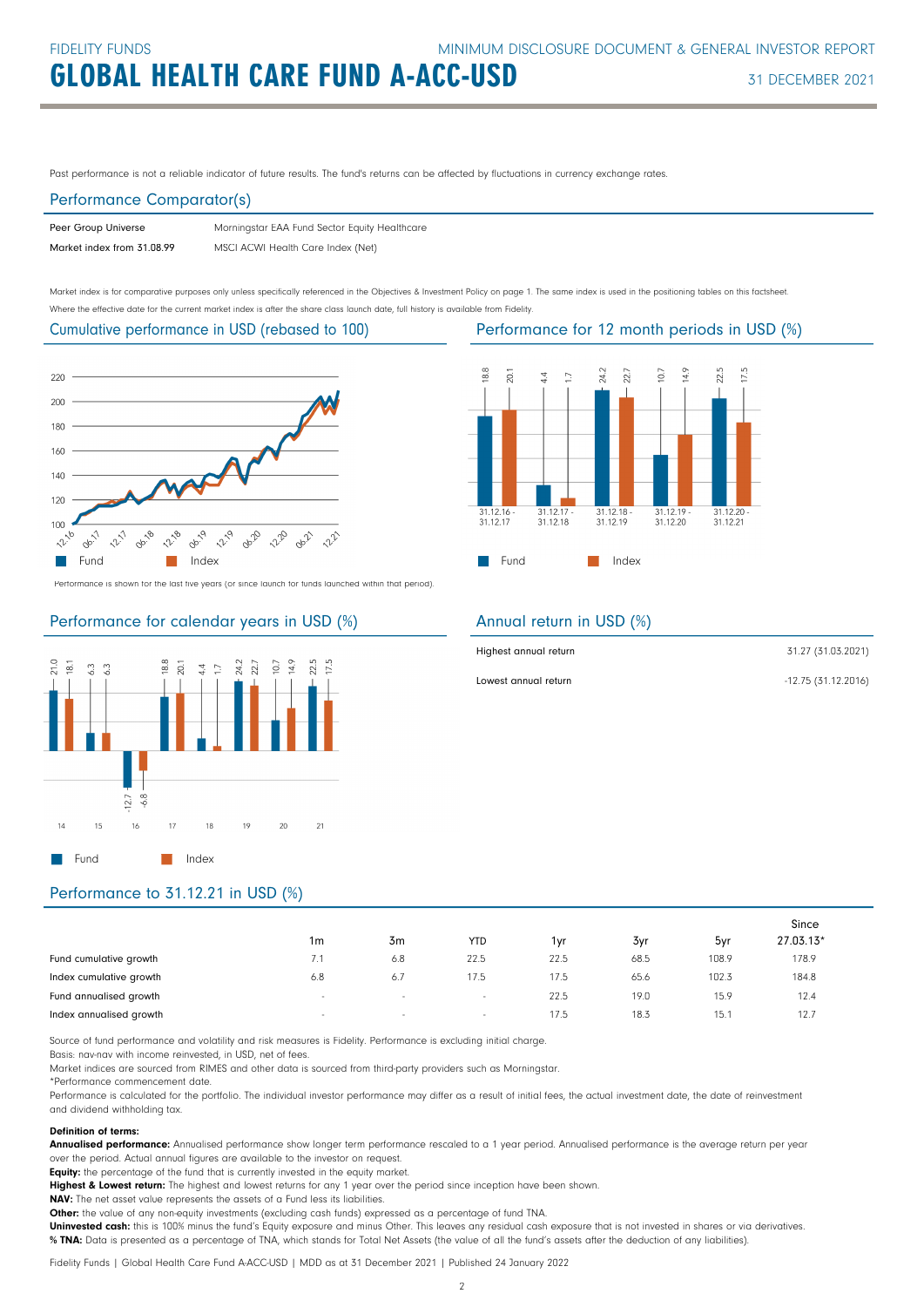| <b>GICS Sector</b>            | Fund | Index | Relative | <b>USD</b> |
|-------------------------------|------|-------|----------|------------|
| <b>Health Care</b>            | 92.8 | 100.0 | $-7.2$   | >10        |
| <b>Consumer Discretionary</b> | 2.2  | 0.0   | 2.2      | $5 - 10$   |
| <b>Materials</b>              | 0.4  | 0.0   | 0.4      | $1-5b$     |
|                               |      |       |          | $0-1b$     |

### Sector/Industry Exposure (% TNA) Market Capitalisation Exposure (% TNA)

| <b>USD</b>                                           | Fund        | Index        | Relative |
|------------------------------------------------------|-------------|--------------|----------|
| $>10$ bn                                             | 90.8        | 96.9         | $-6.1$   |
| 5-10 <sub>bn</sub>                                   | 1.6         | 2.2          | $-0.6$   |
| $1-5$ bn                                             | 2.9         | 0.9          | 2.0      |
| $0-1$ bn                                             | 0.0         | 0.0          | 0.0      |
| <b>Total Market Cap Exposure</b>                     | 95.3        | 100.0        |          |
| Index / Unclassified<br><b>Total Equity Exposure</b> | 0.2<br>95.5 | 0.0<br>100.0 |          |

| Total Sector Exposure      | 95.5 | 100.0 |  |
|----------------------------|------|-------|--|
| Other Index / Unclassified | n n  | n n   |  |
| Total Equity Exposure      | 95.5 | 100.0 |  |

#### Geographic Exposure (% TNA) Regional Exposure (% TNA)

|                                  | Fund | Index | Relative |
|----------------------------------|------|-------|----------|
| <b>USA</b>                       | 67.1 | 68.9  | $-1.8$   |
| Switzerland                      | 9.5  | 8.1   | 1.5      |
| United Kingdom                   | 5.3  | 3.8   | 1.5      |
| Ireland                          | 3.9  | 0.0   | 3.9      |
| France                           | 3.3  | 2.0   | 1.3      |
| Denmark                          | 2.2  | 3.1   | $-0.9$   |
| China                            | 1.4  | 2.0   | $-0.5$   |
| Australia                        | 1.4  | 1.7   | $-0.2$   |
| Japan                            | 0.9  | 4.6   | $-3.6$   |
| Brazil                           | 0.4  | 0.2   | 0.2      |
| Others                           | 0.0  | 5.8   | $-5.8$   |
| <b>Total Geographic Exposure</b> | 95.5 | 100.0 |          |
| Other Index / Unclassified       | 0.0  | 0.0   |          |
| <b>Total Equity Exposure</b>     | 95.5 | 100.0 |          |

|                                                            | Fund        | Index        | Relative |
|------------------------------------------------------------|-------------|--------------|----------|
| North America                                              | 67.1        | 69.1         | $-2.0$   |
| Europe (ex-UK)                                             | 18.9        | 16.5         | 7.4      |
| UK                                                         | 5.3         | 3.8          | 1.5      |
| <b>Emerging Markets</b>                                    | 1.8         | 4.0          | $-2.2$   |
| Asia Pacific (ex-Japan)                                    | 1.4         | 2.1          | $-0.6$   |
| Japan                                                      | 0.9         | 4.6          | $-3.6$   |
|                                                            |             |              |          |
| <b>Total Regional Exposure</b>                             | 95.5        | 100.0        |          |
| Other Index / Unclassified<br><b>Total Equity Exposure</b> | 0.0<br>95.5 | 0.0<br>100.0 |          |

### Top Positions (% TNA)

|                               | <b>GICS Sector</b> | Geographic Location | Fund | Index | Relative |
|-------------------------------|--------------------|---------------------|------|-------|----------|
| UNITEDHEALTH GROUP INC.       | Health Care        | <b>USA</b>          | 7.2  | 5.8   | 1.4      |
| THERMO FISHER SCIENTIFIC INC. | <b>Health Care</b> | <b>USA</b>          | 7.0  | 3.2   | 3.8      |
| ROCHE HOLDING AG              | Health Care        | Switzerland         | 4.7  | 3.7   | 0.9      |
| DANAHER CORP                  | Health Care        | <b>USA</b>          | 4.4  | 2.6   | 1.8      |
| IQVIA HOLDINGS INC.           | Health Care        | <b>USA</b>          | 4.3  | 0.7   | 3.6      |
| <b>ICON PLC</b>               | <b>Health Care</b> | Ireland             | 3.9  | 0.0   | 3.9      |
| STRYKER CORP                  | <b>Health Care</b> | <b>USA</b>          | 3.6  | 1.1   | 2.5      |
| ASTRAZENECA PLC               | <b>Health Care</b> | United Kingdom      | 3.3  | 2.2   | 1.0      |
| BRISTOL-MYERS SQUIBB CO       | Health Care        | <b>USA</b>          | 3.1  | 1.7   | 1.4      |
| INTUITIVE SURGICAL INC.       | <b>Health Care</b> | <b>USA</b>          | 3.1  | 1.6   | 1.5      |

### Top Overweight Positions (% TNA)

|                               | Fund | Index | Relative |
|-------------------------------|------|-------|----------|
| ICON PLC                      | 3.9  | 0.0   | 3.9      |
| THERMO FISHER SCIENTIFIC INC. | 7.0  | 3.2   | 3.8      |
| IQVIA HOLDINGS INC.           | 4.3  | 0.7   | 3.6      |
| SONOVA HLDG AG                | 2.9  | 0.3   | 2.7      |
| <b>STRYKER CORP</b>           | 3.6  | 1.1   | 2.5      |
| METTLER-TOLEDO INTL INC.      | 7.4  | 0.5   | 2.0      |
| BOSTON SCIENTIFIC CORP        | 2.6  | 0.7   | 1.9      |
| DANAHER CORP                  | 4.4  | 2.6   | 1.8      |
| <b>ANTHEM INC</b>             | 3.0  | 1.4   | 1.6      |
| <b>AVANTOR INC.</b>           | 1.9  | 0.3   | 1.6      |

| <b>USA</b>                        | 7.2 | 5.8 | 1.4 |  |
|-----------------------------------|-----|-----|-----|--|
| <b>USA</b>                        | 7.0 | 3.2 | 3.8 |  |
| Switzerland                       | 4.7 | 3.7 | 0.9 |  |
| <b>USA</b>                        | 4.4 | 2.6 | 1.8 |  |
| <b>USA</b>                        | 4.3 | 0.7 | 3.6 |  |
| Ireland                           | 3.9 | 0.0 | 3.9 |  |
| <b>USA</b>                        | 3.6 | 1.1 | 2.5 |  |
| United Kingdom                    | 3.3 | 2.2 | 1.0 |  |
| <b>USA</b>                        | 3.1 | 1.7 | 1.4 |  |
| <b>USA</b>                        | 3.1 | 1.6 | 1.5 |  |
| Top Underweight Positions (% TNA) |     |     |     |  |

|                                  | Fund | Index | Relative |
|----------------------------------|------|-------|----------|
| JOHNSON & JOHNSON                | 0.0  | 5.5   | $-5.5$   |
| PFIZER INC.                      | 0.0  | 4.0   | $-4.0$   |
| MERCK & CO INC.                  | 0.0  | 7.4   | $-2.4$   |
| NOVARTIS AG                      | 0.0  | 7.4   | $-2.4$   |
| <b>ABBOTT LABORATORIES</b>       | 1.2  | 3.0   | $-1.9$   |
| MEDTRONIC PLC                    | 0.0  | 1.7   | $-1.7$   |
| CVS HEALTH CORP                  | 0.0  | 1.7   | $-1.7$   |
| <b>GLAXOSMITHKLINF PLC</b>       | 0.0  | 1.3   | $-1.3$   |
| MODERNA INC                      | 0.0  | 1.1   | $-1.1$   |
| <b>FDWARDS LIFFSCIENCES CORP</b> | 0.0  | 1.0   | $-1.0$   |

Methodology: A position combines all equity investments (including derivatives) linked to an issuing company. Derivatives are included on an exposure basis so they reflect the<br>equivalent underlying shares needed to generat